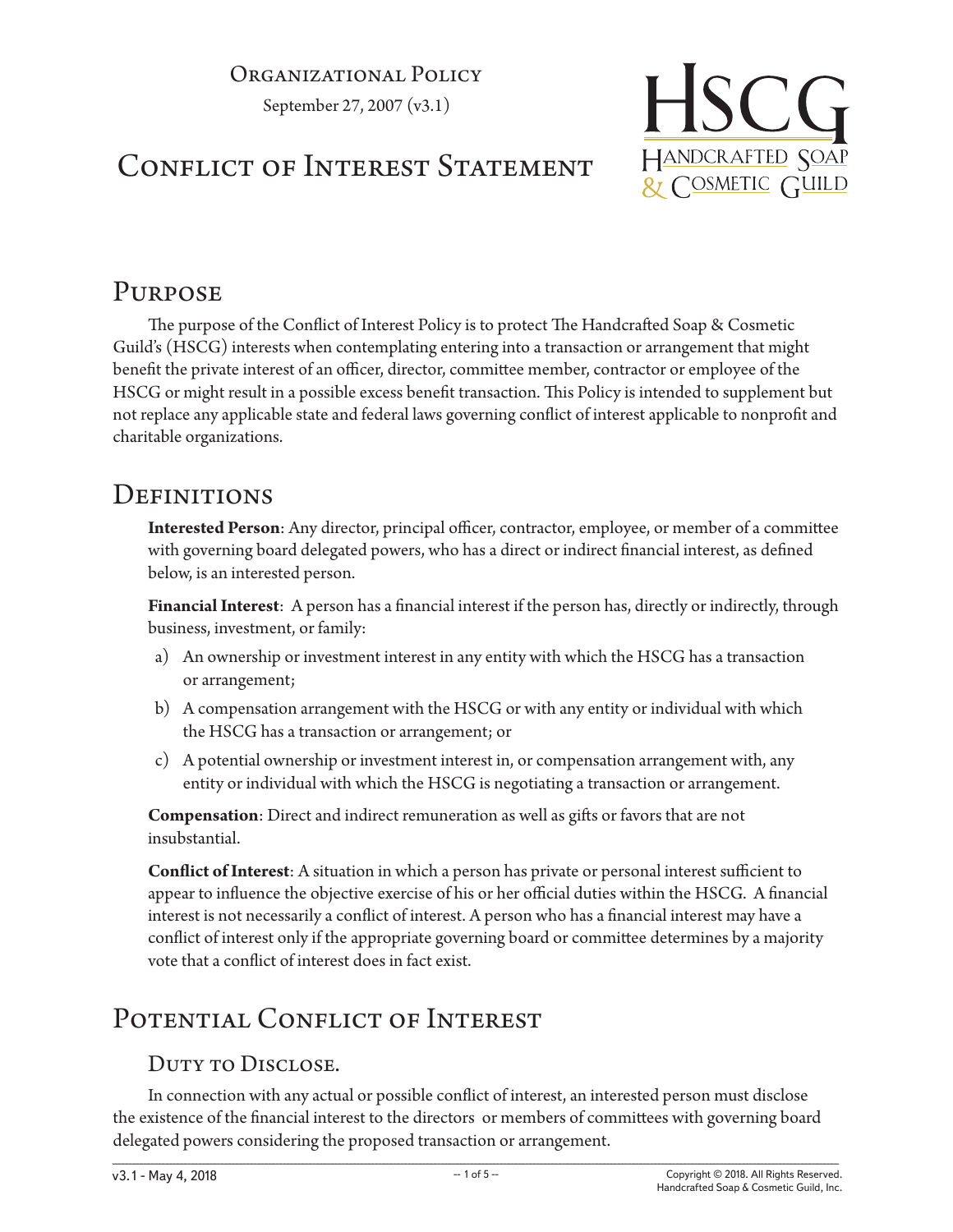#### Determining Whether a Conflict of Interest Exists.

When a potential conflict of interest is determined at a Committee level, it is referred to the Board of Directors for resolution.

After disclosure of the financial interest and all material facts, and after any discussion with the interested person, he/she shall leave the Board Meeting while the determination of a conflict of interest is discussed and voted upon. The remaining board members shall decide if a conflict of interest exists.

#### Procedures for Addressing a Conflict of Interest

- 1) An interested person may make a presentation at the governing board or committee meeting, but after the presentation, he/she shall leave the meeting during the discussion of, and the vote on, the transaction or arrangement involving the possible conflict of interest.
- 2) The chairperson of the governing board or committee shall, if appropriate, appoint a disinterested person or committee to investigate alternatives to the proposed transaction or arrangement.
- 3) After exercising due diligence, the governing board or committee shall determine whether the HSCG can obtain with reasonable efforts a more advantageous transaction or arrangement from a person or entity that would not give rise to a conflict of interest.
- 4) If a more advantageous transaction or arrangement is not reasonably possible under circumstances that would not produce a conflict of interest, the governing board or committee shall determine by a majority vote of the disinterested directors whether the transaction or arrangement is in the HSCG's best interest, for its own benefit, and whether it is fair and reasonable. In conformity with the above determination it shall make its decision as to whether to enter into the transaction or arrangement.

## Violations of the Conflicts of Interest Policy.

- a) If the governing board or committee has reasonable cause to believe a member has failed to disclose actual or possible conflicts of interest, it shall inform the member of the basis for such belief, inform the Board of Directors and afford the member an opportunity to explain the alleged failure to disclose to the Board of Directors.
- b) If, after hearing the member's response and after making further investigation as warranted by the circumstances, the Board of Directors determines the member has failed to disclose an actual or possible conflict of interest, it shall take appropriate disciplinary and corrective action.

#### Records of Proceedings

The minutes of the Board of Directors and all committees with board delegated powers shall contain:

1) The names of the persons who disclosed or otherwise were found to have a financial interest in connection with an actual or possible conflict of interest, the nature of the financial interest, any action taken to determine whether a conflict of interest was present,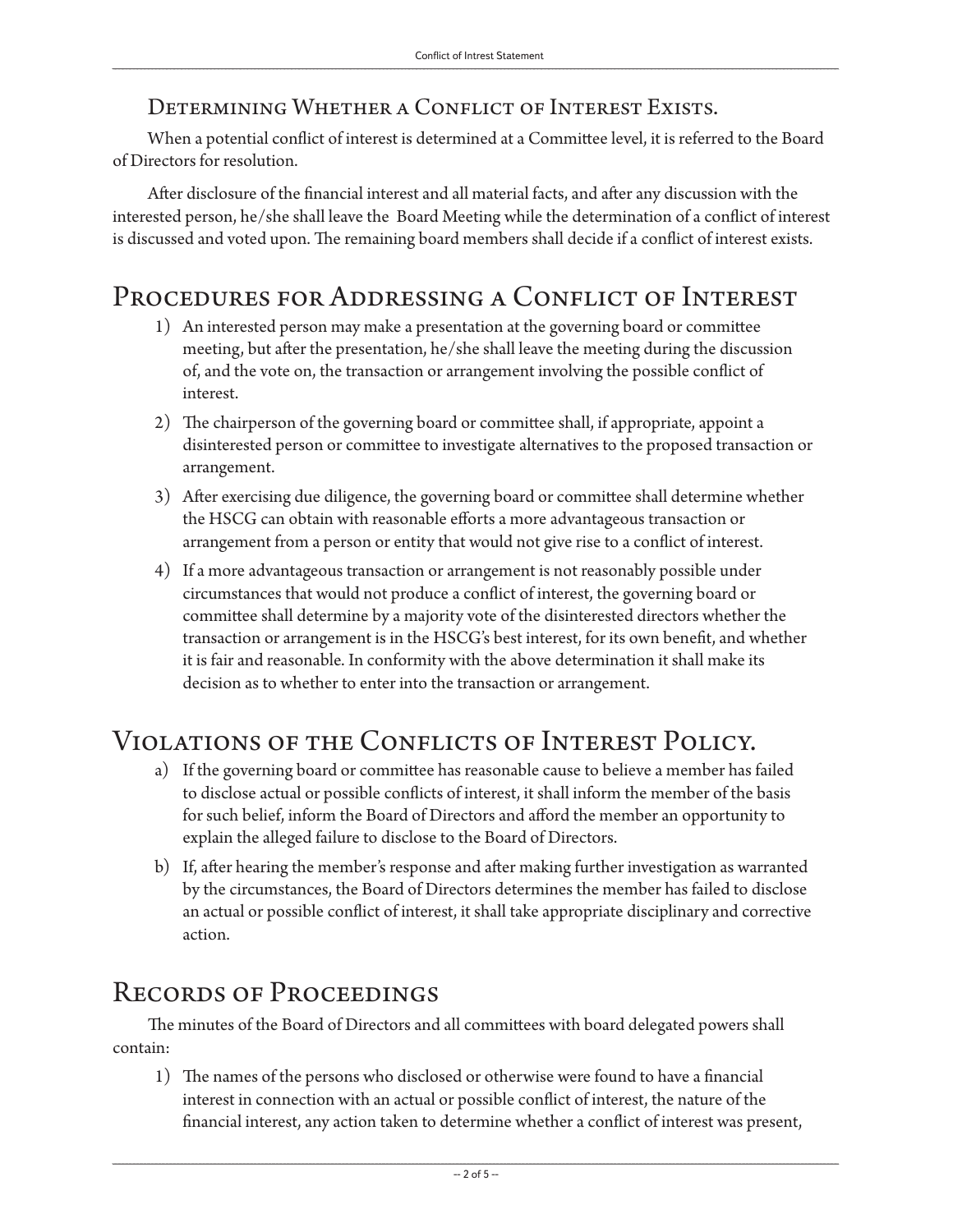and the governing board's or committee's decision as to whether a conflict of interest in fact existed.

2) The names of the persons who were present for discussions and votes relating to the transaction or arrangement, the content of the discussion, including any alternatives to the proposed transaction or arrangement, and a record of any votes taken in connection with the proceedings.

#### Compensation

A voting member of the governing board who receives compensation, directly or indirectly, from the HSCG for services is precluded from voting on matters pertaining to that member's compensation.

A voting member of any committee whose jurisdiction includes compensation matters and who receives compensation, directly or indirectly, from the HSCG for services is precluded from voting on matters pertaining to that member's compensation.

No voting member of the governing board or any committee whose jurisdiction includes compensation matters and who receives compensation, directly or indirectly, from the HSCG, either individually or collectively, is prohibited from providing information to any committee regarding compensation.

#### ANNUAL STATEMENTS

Each director, principal officer, member of a committee with governing board delegated powers, contractor and employee shall annually sign a statement (see Attachment #1) which affirms such person:

- a) Has received a copy of the Conflicts of Interest Policy,
- b) Has read and understands the Policy,
- c) Has agreed to comply with the Policy and
- d) Understands the HSCG is a not for profit trade association and in order to maintain its federal tax exemption it must engage primarily in activities which accomplish one or more of its tax-exempt purposes.

## Periodic Reviews

To ensure the HSCG operates in a manner consistent with the trade's purposes and does not engage in activities that could jeopardize its tax-exempt status, periodic reviews shall be conducted. The periodic reviews shall, at a minimum, include the following subjects:

- Whether compensation arrangements and benefits are reasonable, based on competent survey information and the result of arm's length bargaining.
- Whether partnerships, joint ventures, and arrangements with management organizations conform to the HSCG's written policies, are properly recorded, reflect reasonable investment or payments for goods and services, further the trade's purposes and do not result in inurement, impermissible private benefit or in an excess benefit transaction.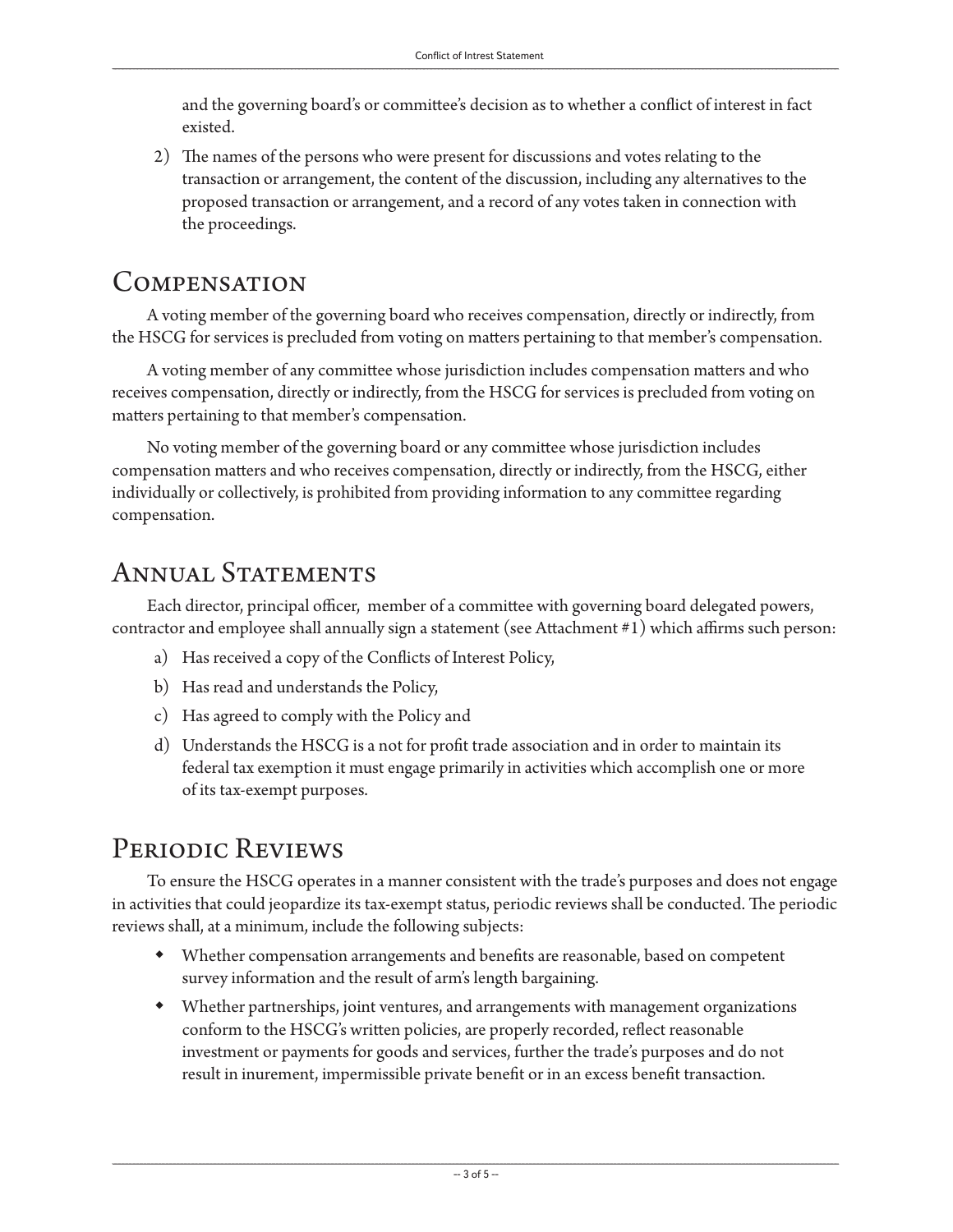#### Use of Outside Experts

When conducting the periodic reviews, the HSCG may, but need not, use outside advisors. If outside experts are used, their use shall not relieve the governing board of its responsibility for ensuring periodic reviews are conducted.

> Approved on September 27, 2007 by the Board of Directors

History:

- Sept 27, 2007 (v1) Original publication date
- Dec 13, 2007  $(v2)$  Revised to clarify the definition of "conflict of interest" on page 1.
- Oct 7, 2013 (v3) Amended to include name change and to clarify sections on Potential Conflict Of Interest and Procedures For Adressing A Conflict Of Interest.

May 4, 2018 (v3.1) Minor grammar changes; reformat.